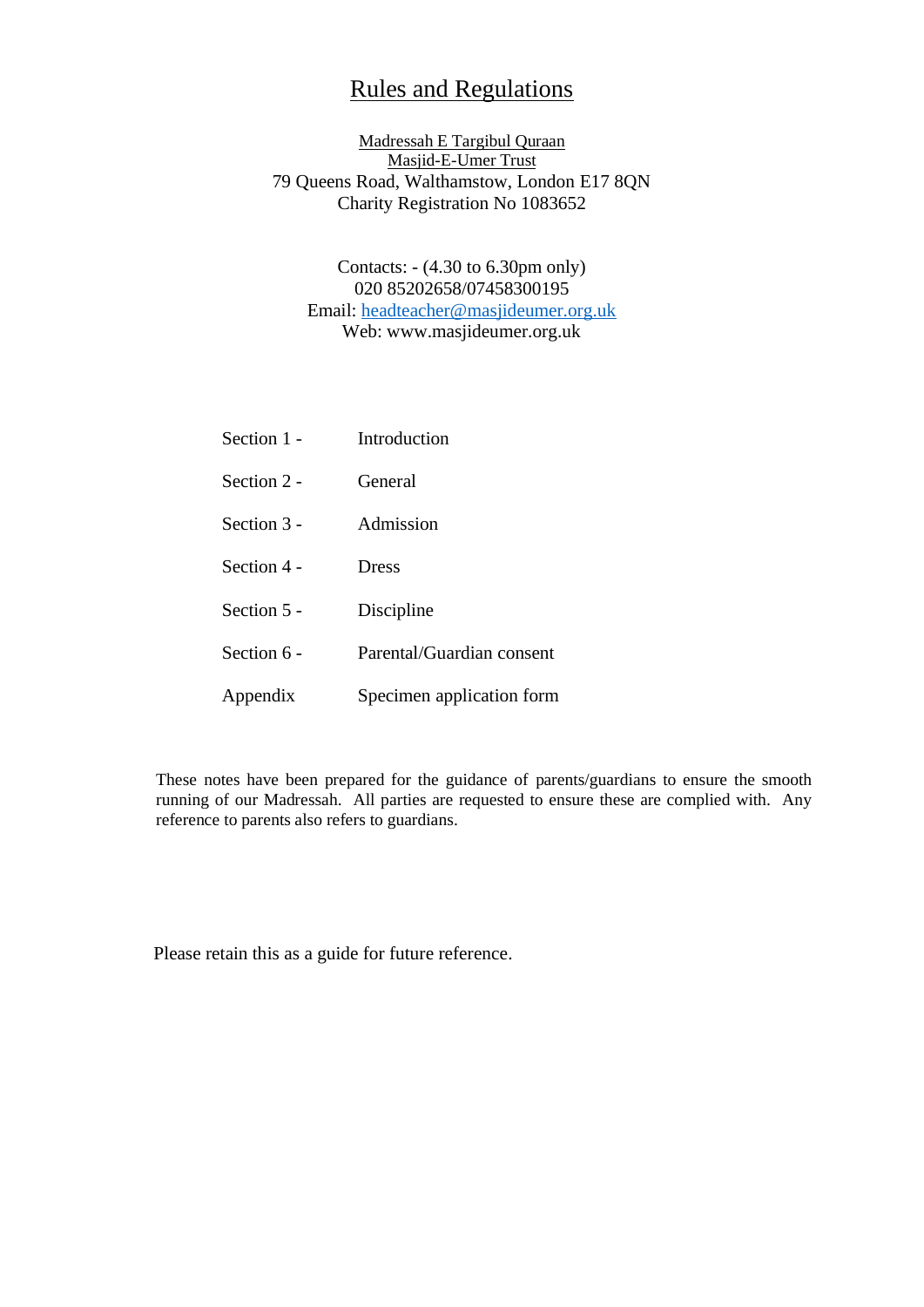## Section 1- Introduction

- 1.1) It has been reported from our prophet Mohammed (S.A.W.) that after death, the accounts of the deceased are closed. The deceased can't do any good or bad deeds, but the Almighty keeps the account open if the deceased falls into one of the following three categories:
	- i) Sadqa-E-Jariah deeds. The reward for which the person helped towards building Masjid, Madressah, Musafarkhana and Medical Centre.
	- ii) Those who passed on their religious knowledge to others, such as teachings of Qur'an e Kareem, Dini Taleem, Masaeels.
	- iii) Those who toiled for their children's religious studies in the hope that the knowledge gained by their children will benefit other Muslims and mankind, and that child (adult) remembering the hardship parents went through to get them to their present position.
- 1.2) Based on the above the importance of religious understanding and the contribution that parents can make cannot be over emphasised. Due to the environment we live in, there is an even greater need for parents' involvement and commitment in instilling Islamic values in their children. To complement Madressah it is therefore recommended that all parents create an Islamic environment for children at home, and thereby harmonise the home environment with Madressah. It's recommended that parents should:
	- i) Ensure their children attend the Madressah regularly and on time.
	- ii) Take care in the clothes children wear to Madressa.
	- iii) Spend at least 15 minutes a day with their children reviewing and ensuring the child has learnt and understood his/her lesson. Enquire about their lessons and their development, **but at all times be patient with them.**
	- iv) Encourage and show a keen interest in their children's Islamic developments.
	- v) Maintain children's interest in the Quraan e Kareem (after completing its first reading) to recite at least a quarter of a Seepara a day, **every day**.
	- vi) Encourage children to perform regular Salah (Namaz) from the age of 7 onwards.
	- vii) Instil good Islamic manners and values from a young age
	- viii) Encourage young and old to greet in an Islamic manner, with Assalamu Alaykum, especially when entering the house.

## Section 2 - General

2.1) Madressah academic year

The Madressah's academic year commences in the month of Shawwal (the month after Ramadhan, and ends in the month of Shaban (the month before Ramadhan).

- 2.2) Madressah times: Monday to Friday From 4:30pm to 6:30pm (Unless otherwise stated)
- 2.3) All children must be in Madressah by the starting time.
- 2.4) It is the responsibility of parents to drop and collect their children from the Madressah.
- 2.5) All parents are requested to wait outside the Masjid when collecting their children.
- 2.6) Children will not be allowed to leave during the stated Madressah times unless prior arrangements have been made with the Mohtameem/Ustad.
- 2.7) The syllabus as laid down by Madressah E Targibul Qur'aan will be taught.

## Section 3 Admissions.

- 3.1) Children will be accepted for admission to the Madressah from the age of five years and must be attending full time school.
- 3.2) An admission form, available from the Madressah, must be completed for each child by the pupil's parent. The form must be completed in full, signed and not altered in any way. If your child has special needs, please bring the matter to the attention of the Mohtameem.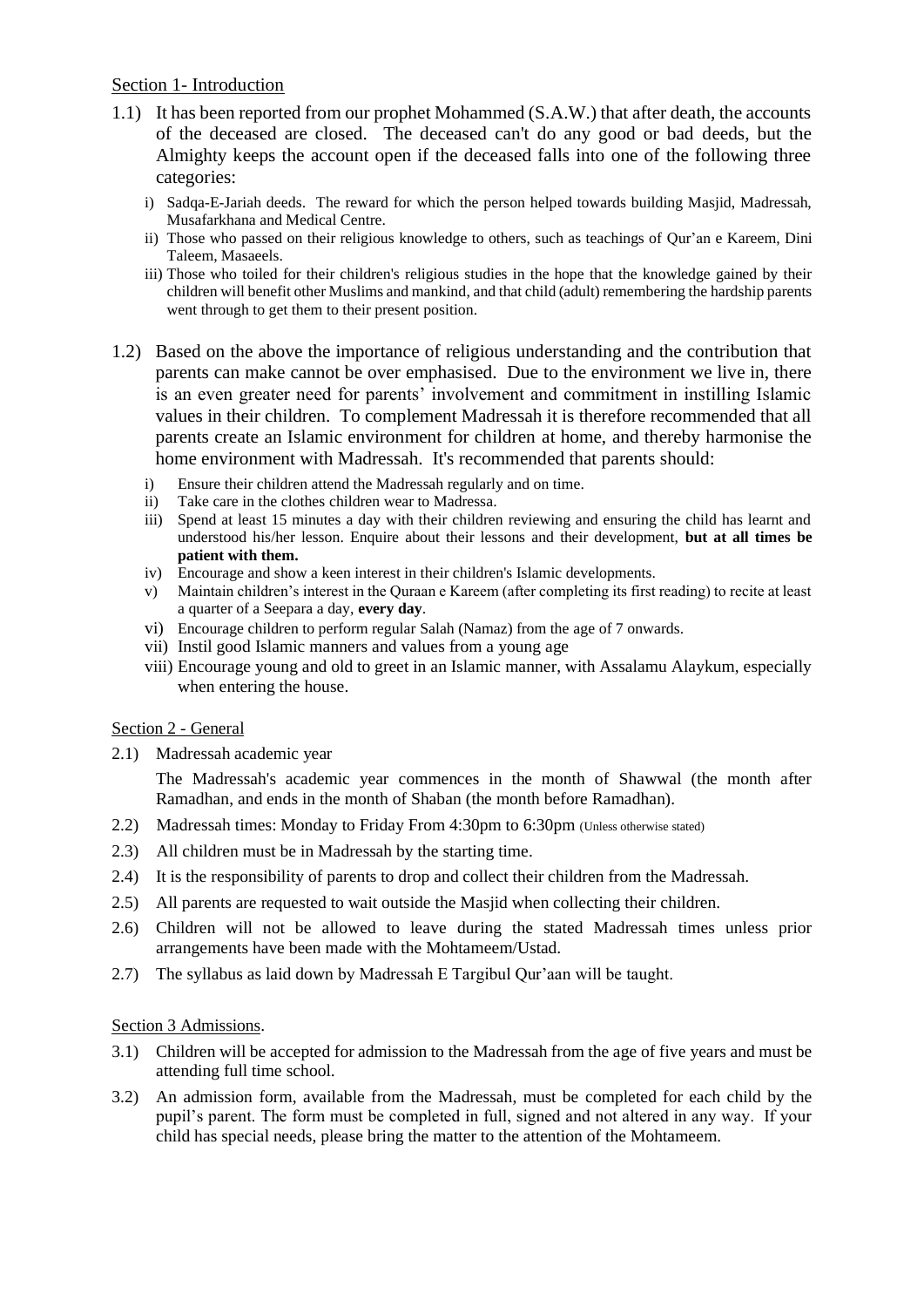#### Section 4 Dress Code

- 4.1) All clothing worn at Madressah must conform to accepted Islamic dress code.
- 4.2) All children must come to Madressah properly prepared with Wudhu and the relevant Seepara and kitab
- 4.3) Girls: All girl pupils are required to wear "Burqah" at Madressah.
- 4.4) Boys: All boys must wear a "Topee and Kurta" Short sleeve shirts and printed clothing must not be worn to Madressah.
- 4.5) All Haram hairstyles e.g. **Step Cut** etc are **STRICTLY NOT ALLOWED**
- 4.6) Earrings for Boys is **NOT ALLOWED.**

#### Section 5 - Discipline

- 5.1) The emphasis at all times will be to encourage and foster a good Islamic relationship between the pupil and the ustad. To this end, it is requested that children at all times:
	- i) Respect and obey the Ustads (Teachers) and Elders.
	- ii) Refrain from misbehaving in the Madressah.
	- iii)Refrain from bringing in un-Islamic items into the Madressah, including audiotapes, videotapes, mobile phones, pocket games, radios, marbles, football cards or other forms of cards or toys. If any such items are found, they will be confiscated by the ustad for the Mohatmeem's (Head Teacher) attention.
	- iv) Refrain from eating sweets, chocolates and chewing gum in the Madressah. The item will be confiscated if a child is found eating during Madressah times.
	- v) Refrain from abusing Masjid/Madressah property, including walls, doors, desks etc. with graffiti or otherwise. The cost of making good any damage caused will be borne by the child's parents.
- 5.2) Where a child suffers from a, medical problem, physical disability or learning difficulty the parent must inform the Mohtameem in writing as soon as they become aware of the problem.
- 5.3) A child may be disciplined in the following way:
	- i) Made to stand quietly for a period of time.
	- ii) Sent to a lower class for a period of time, days or weeks.
	- (Ustads (Teachers) are fully aware that under no circumstances must physical punishment be given)
- 5.4) In extreme circumstances, the Madressah reserves the right to suspend or expel a child. This option will only be taken after consultation between the Mohtameem and ustad of the child concerned.
- 5.5) If a parent is unhappy about the decision, a written appeal should be made,

Clearly stating all relevant facts surrounding the incident.

#### Section 6 - Parental/Guardian Agree to the following

To ensure the smooth and efficient running of the Madressah, the parents consent to the following:

- i) To inform the Mohtameem (Head Teacher) of any medical problems, learning difficulty or physical difficulty concerning the child.
- ii) Not to verbally abuse or threaten the Ustads (Teachers).
- iii) Not to discuss Madressah matters in the Class, Masjid, street, or make telephone calls to the house.
- iv) To discuss Madressah matters only at a mutually convenient meeting with the Mohtameem (Head Teacher).
- v) To submit all complaints in **WRITING** to the Secretary.
- vi) The Parents will have NO say in regards to which class the child is placed in

Any breach of these rules can result in the suspension or expulsion of a child from the Madressah.